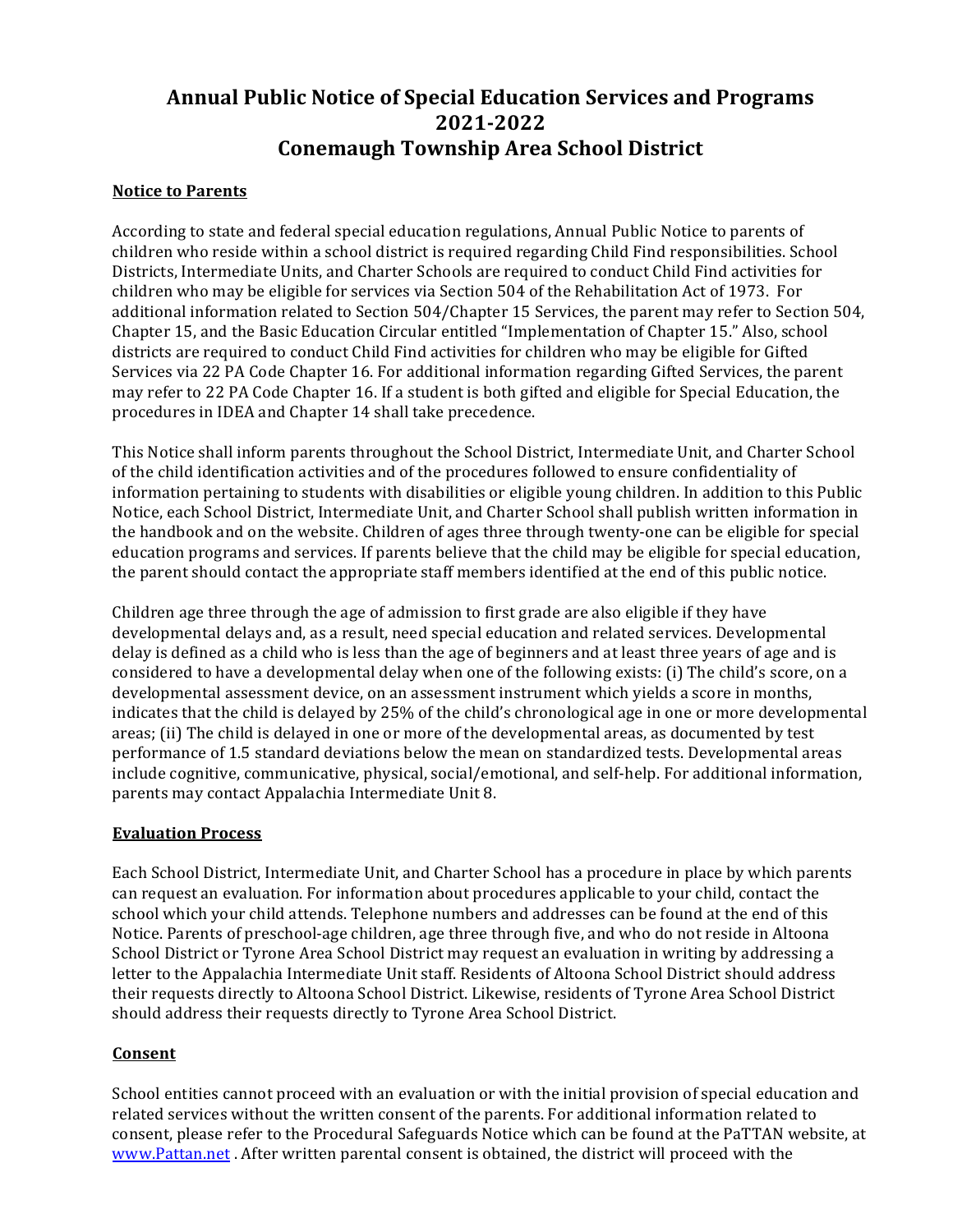evaluation process. If the parent disagrees with the evaluation, the parent can then request an independent education evaluation at public expense. **Program Development**

Once the evaluation process is completed, a team of qualified professionals and parents determine whether the child is eligible. If the child is eligible, the Individualized Education Program (IEP) team meets, develops the program, and determines the educational placement. School district staff, intermediate unit staff, or charter school staff will issue a Notice of Recommended Education Placement (NOREP)/prior written notice. Parental written consent is required before initial services can be provided. Parents have the right to revoke consent after initial placement.

# **Confidentiality of Information**

The School Districts, Intermediate Units, and Charter Schools maintain records concerning all children enrolled in the school, including students with disabilities. All records are maintained in the strictest confidentiality. Parental consent, or consent of an eligible child who has reached the age of majority under State law, must be obtained before personally identifiable information is released, except as permitted under the Family Education Rights and Privacy Act (FERPA). The age of majority in Pennsylvania is 21. Each participating agency must protect the confidentiality of personally identifiable information at collection, storage, disclosure, and destruction stages. One official at each participating agency must assume responsibility for ensuring the confidentiality of any personally identifiable information. Each participating agency must maintain, for public inspection, a current listing of the names and positions of those employees within the agency who have access to personally identifiable information.

For additional information related to student records, parents may refer to the Family Education Rights and Privacy Act (FERPA).

#### **Retention/Destruction of Student Records- Special Education**

In accordance with state and federal regulations implementing the Individuals with Disabilities Education Act (IDEA), this notice is hereby given that in accordance with 24CFR 300.573, the School Districts, Intermediate Unit and Charter Schools listed below may destroy the special education records of students who exited from any special education program.

Special education records, which have been collected by the School Districts, Intermediate Unit and Charter Schools listed below related to the identification, evaluation, educational placement, or the provision of the Special Education in the district, IU or charter school must be maintained under state and federal law for a period of seven (7) years after Special Education services have ended for the student. Special education services end when the student no longer is eligible for services, graduates, completes his or her educational program at age 21, or moves from the School District, Intermediate Unit, or Charter School.

After seven (7) years, the records are no longer useful to the School District, Intermediate Unit or Charter School and will be destroyed in accordance with state and federal law unless the parent/guardian or eligible (adult) student contacts the responsible district that the parent/guardian or eligible (adult) student wishes to maintain the information as a personal record. These records may be useful to the parent/guardian or former student when applying for post-secondary education/training, benefits or social services.

Records including student's name, address, grades, attendance, dates attended, grade level completed and year completed may be destroyed after seven (7) years have passed from the student's  $21^{st}$ birthday.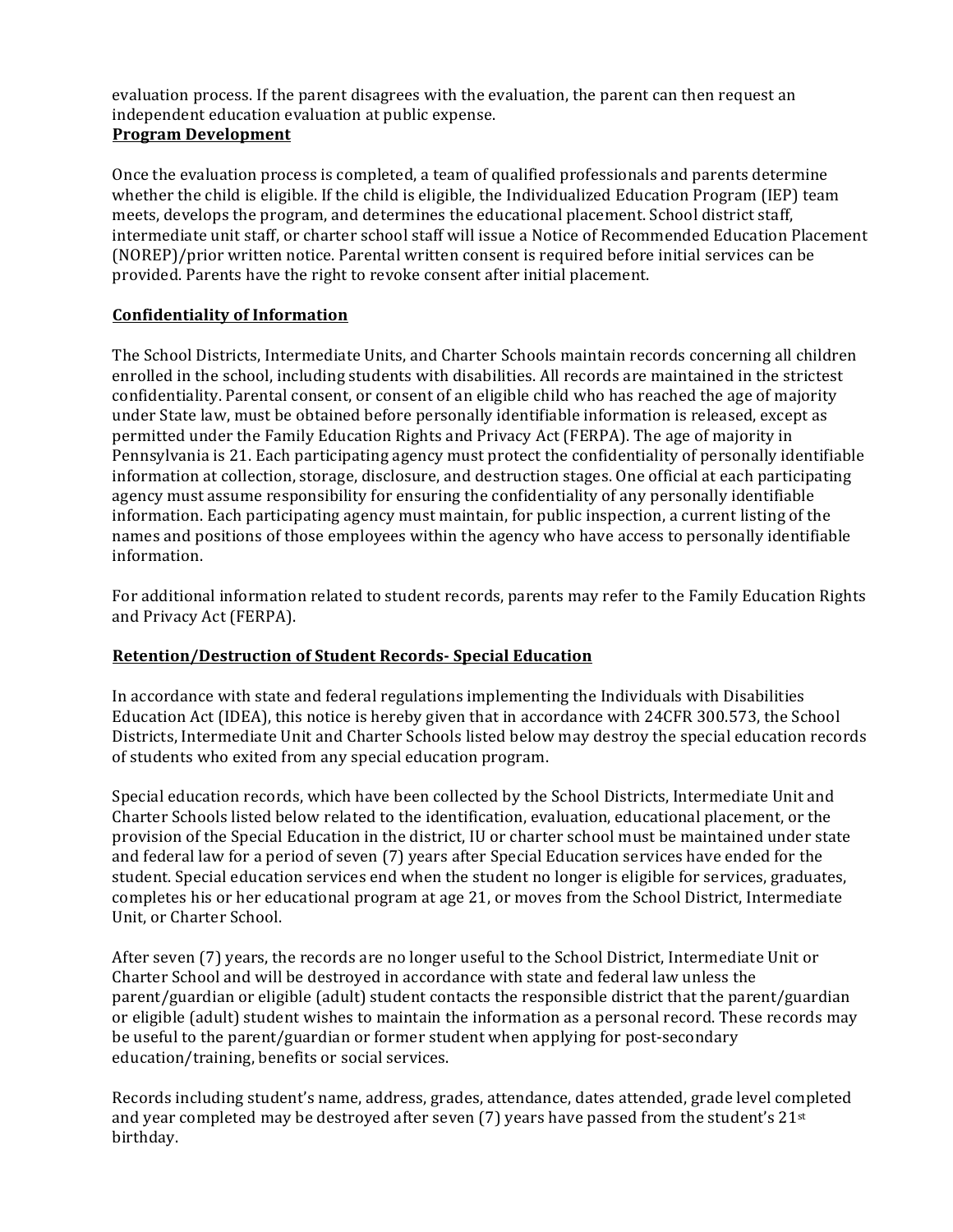If you wish to request records or need additional information you may contact the responsible school entity.

Destruction will proceed where parents/guardians or eligible (adult) students have not requested records in accordance with the responsible school district's, Intermediate Unit's or Charter School's Notice of Destruction of Special Education Records.

#### **Retention/Destruction of Student Records- PA State Assessments**

In accordance with 34 CFR  $\S 300.624$ , please be advised of the following retention/destruction schedule for the Pennsylvania Alternate System of Assessment (PASA), Pennsylvania System of School Assessment (PSSA), and Keystone Exam related materials:

- PSSA, Keystone Exam, and PASA test booklets will be destroyed one year after student reports are delivered for the administration associated with the test booklets.
- PSSA and Keystone Exam answer booklets and PASA media recordings will be destroyed three years after completion of the assessment.

This notice is only a summary of the Special Education services, evaluation and screening activities, and rights and protections pertaining to children with disabilities, children thought to be disabled, and their parents. For information or to request evaluation or screening of a public or private school child, contact the *responsible school entity listed below*. For preschool age children information, screenings, and evaluations requested may be obtained by contacting the Intermediate Unit or Altoona School District for residents of Altoona or Tyrone Area School District for residents of Tyrone area. The addresses of these schools are as follows:

Appalachia Intermediate Unit 8 Mrs. Amy Woomer, Contact Person 4500 Sixth Avenue Altoona, PA 16602 1-800-228-7900

Bedford Area School District Dr. Paul Ruhlman, Contact Person 330 East John Street Bedford, PA 15522 814-623-4260, ext. 1510

Berlin-Brothersvalley School District Maria Murphy, Contact Person 1025 Main Street Berlin, PA 15530 814-267-4621

Cambria Heights School District Robert Diamond, Contact Person 426 Glendale Lake Road Patton, PA 16668 814-674-3601 ext. 4007

Chestnut Ridge School District Dr. Amy D. Miller, Contact Person 3281 Valley Road Fishertown, PA 15539

#### **SPECIAL EDUCATION CONTACTS**

Altoona Area School District Sherry Campbell, Contact Person 1415 Sixth Avenue Altoona, PA 16602 814-946-8252 Ext 6100

Bellwood-Antis School District Carol A. Beard, Contact Person 400 Martin Street Bellwood, PA 16617 814-742-7605 Ext 5153

Blacklick Valley School District Heather Rhine, Contact Person 555 Birch Street Nanty-Glo, PA 15943 814-749-9211, ext. 223

Central Cambria School District Melissa Shaffer, Contact Person 208 Schoolhouse Road Ebensburg, PA 15931 814-472-4492 ext. 288

Claysburg-Kimmel School District Brian Helsel, Contact Person 531 Bedford Street Claysburg, PA 16625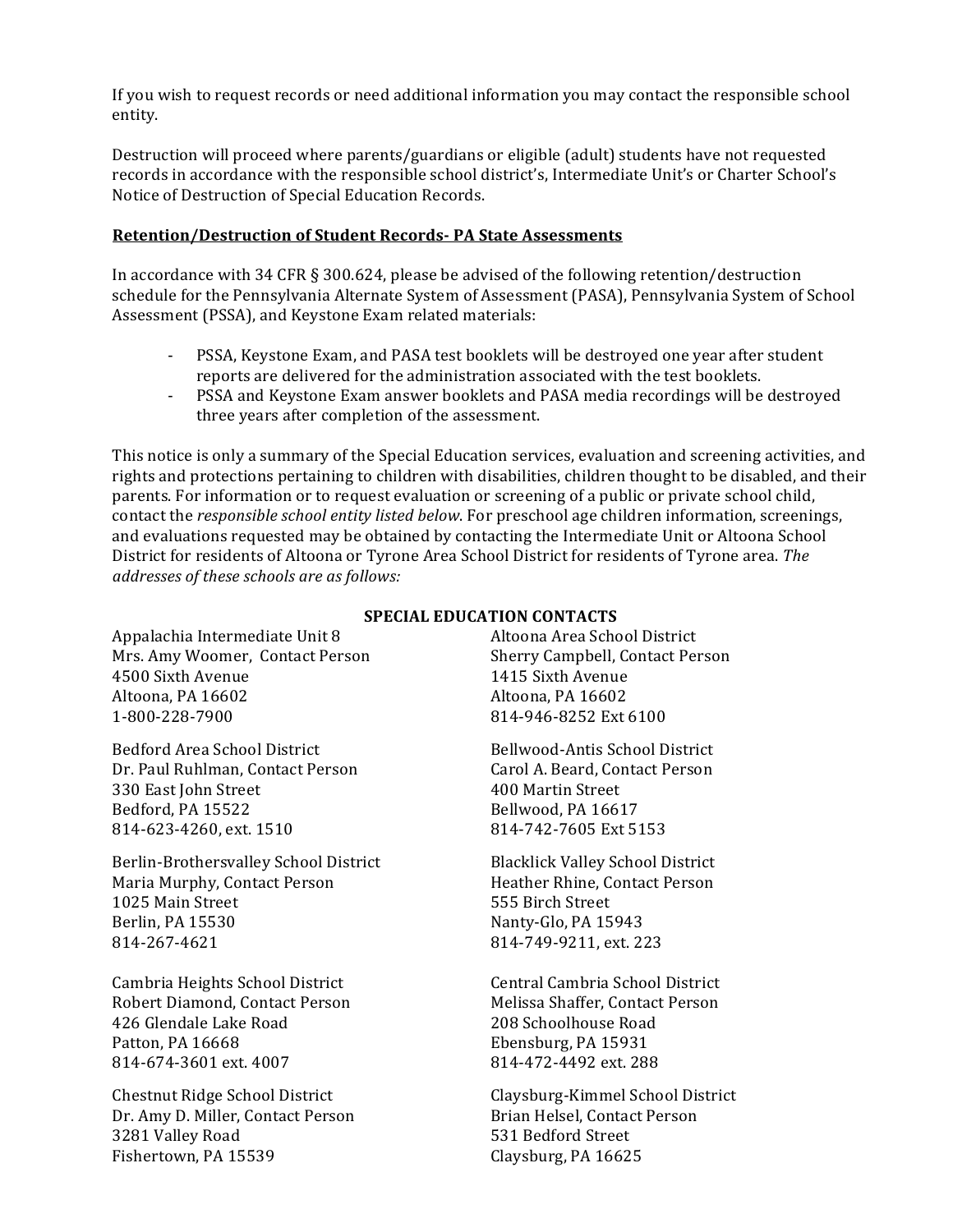#### 814-839-4195, ext. 4441 814-239-5141 ext. 1318

Conemaugh Township Area School District Jane Jugan, Contact Person 1516 Tire Hill Road Johnstown, PA 15905 814-479-4080, ext. 3758

Everett Area School District James Hollis, Contact Person 427 East South Street Everett, PA 15537 814-652-9114, ext. 2109

Forest Hills School District Erica Lamantia, Contact Person PO Box 158 Sidman, PA 15955 814-487-7613, ext. 3605

Hollidaysburg Area School District Laura Koehle, Contact Person 405 Clark Street Hollidaysburg, PA 16648 814-695-5659

North Star School District Suzie St. Clair, Contact Person 1200 Morris Avenue Boswell, PA 15531 814-629-1158

Northern Cambria School District Special Education Contact Person 601 Joseph Street Northern Cambria, PA 15714 814-948-5880, ext. 2664

Portage Area School District Pete Noel, Contact Person 84 Mountain Avenue Portage, PA 15946 814-736-9636, ext. 1605

Rockwood Area School District Mary Gosnell, Contact Person 437 Somerset Avenue Rockwood, PA 15557 814-926-4688 ext. 1116

Shade-Central City School District Amy Pierce, Contact Person 235 McGregor Avenue Cairnbrook, PA 15924 814-754-5021

Somerset Area School District Spring Cove School District

Conemaugh Valley School District Michael Chappie, Contact Person 1342 William Penn Avenue Johnstown, PA 15909 814-535-5523

Ferndale Area School District Jessica Maxwell, Contact Person 100 Dartmouth Avenue Johnstown, PA 15905 814-539-6168

Greater Johnstown School District Amie Lumadue, Contact Person 1091 Broad Street Johnstown, PA 15906 814-533-5661

Meyersdale Area School District Special Education Coordinator, Contact Person 309 Industrial Park Road Meyersdale, PA 15552 814-634-5123, ext. 304

Northern Bedford County School District Lindsay Cherry, Contact Person 152 NBC Drive Loysburg, PA 16659 814-766-2221, ext. 4718

Penn Cambria School District Carrie Conrad, Contact Person 201 Sixth Street Cresson, PA 16630 814-886-4785 ext. 1004

Richland School District Jennifer Shuman, Contact Person 321 Schoolhouse Road Johnstown, PA 15904 814-266-6082

Salisbury-Elk Lick School District Kala Loya, Contact Person PO Box 68 Salisbury, PA 15558 814-662-2733

Shanksville-Stonycreek School District Reno Barkman, Contact Person PO Box 128 Shanksville, PA 15560 814-267-4649, ext. 252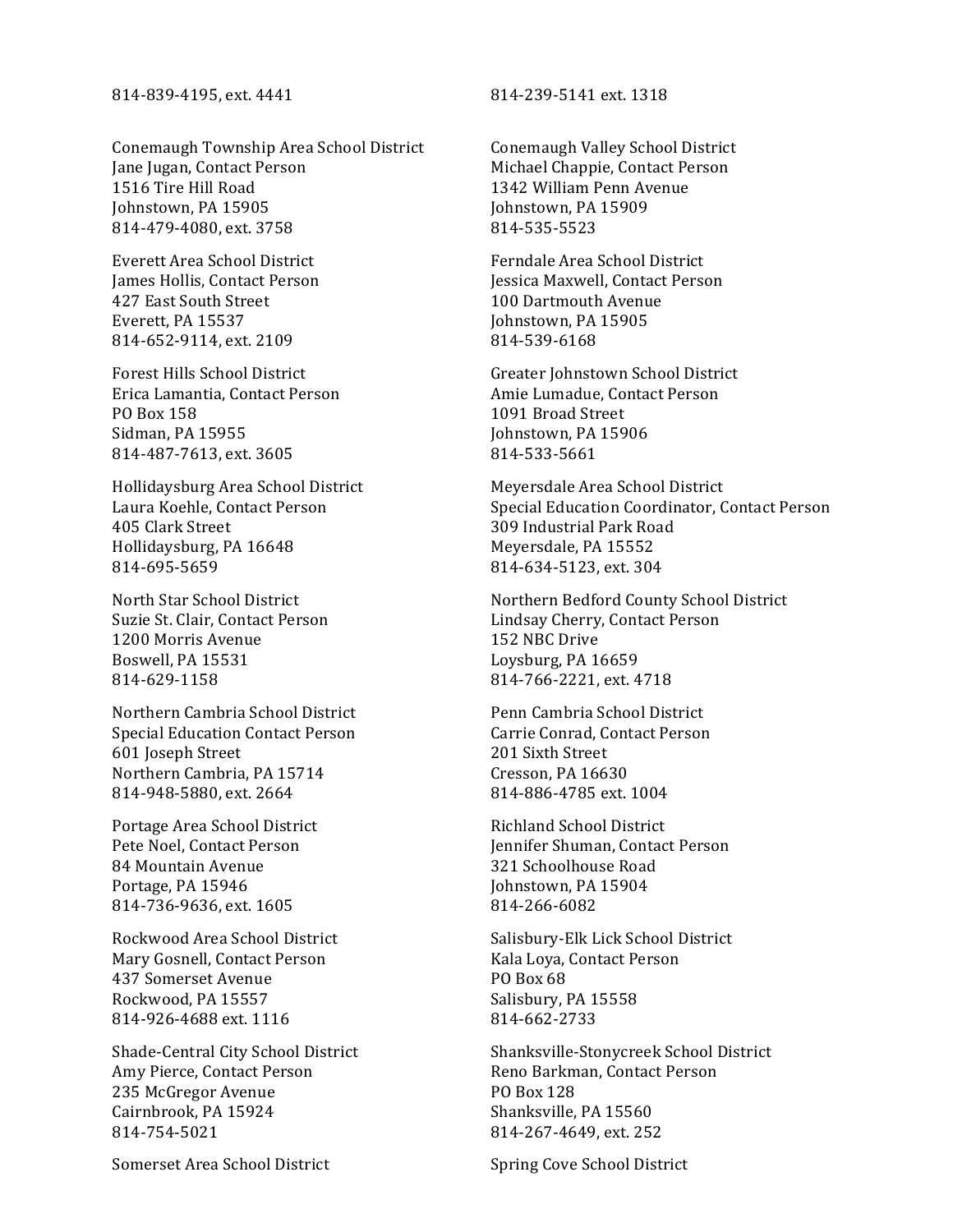Erick Fish, Contact Person 645 South Columbia Avenue, Suite 130 Somerset, PA 15501 814-444-3225

Turkeyfoot Valley School District Brandy Griffith, Contact Person 172 Turkeyfoot Road Confluence, PA 15424 814-395-3621, ext. 408

Tyrone Area School District Kourtney Klock, Contact Person 701 Clay Avenue Tyrone PA 16686 814-684-4240, ext. 4136

Williamsburg Community School District Lisa Murgas, Contact Person 515 West Third Street Williamsburg, PA 16693 814-832-2125

Admiral Peary Area Vocational-Technical School Angela Hudak, Contact Person 948 Ben Franklin Highway Ebensburg, PA 15931 814-472-6490, ext. 310

Greater Altoona Career & Technology Center Jason Hicks, Contact Person 1500 Fourth Avenue Altoona, PA 16602 814-946-8457

Somerset County Technology Center Verna Carberry, Contact Person 281 Technology Drive Somerset, PA 15501 814-443-3651, ext. 6127

Hope for Hyndman Charter School Special Education Contact Person 130 School Drive Hyndman, PA 15545 814-842-3918, ext. 305

**Blair County Prison** Brad Theys, Contact Person 419 Market Square Alley Hollidaysburg, PA 16648 814-472-7690

Somerset County Prison Brad Theys, Contact Person 127 East Fairview Street

Harry Gregg, Contact Person 1100 East Main Street Roaring Spring, PA 16673 814-224-3006

Tussey Mountain School District Jerry Shoemake, Contact Person 199 Front Street Saxton, PA 16678 814-635-3670 ext. 1182

Westmont Hilltop School District Student Services Director, Contact Person 827 Diamond Blvd. Johnstown, PA 15905 814-255-8720

Windber Area School District Kristen Butler, Contact Person 2301 Graham Avenue Windber, PA 15963 814-467-4567 ext 806

Bedford County Technical Center Mark Bollman, Contact Person 195 Pennknoll Road Everett, PA 15537 814-623-2760, ext. 4800

Greater Johnstown Career & Technology Center Dr. John Augustine, III, Contact Person 445 Schoolhouse Road Johnstown, PA 15904 814-266-6073, ext. 400

Central Pennsylvania Digital Learning Foundation Dina Morrissey, Contact Person 580 Foot of Ten Road Duncansville, PA 16635 814-682-5258, ext 105

Bedford County Prison Brad Theys, Contact Person 425 Imlertown Road Bedford, PA 15522 814-472-7690

Cambria County Prison Brad Theys, Contact Person 425 Manor Drive Ebensburg, PA 15931 814-472-7690